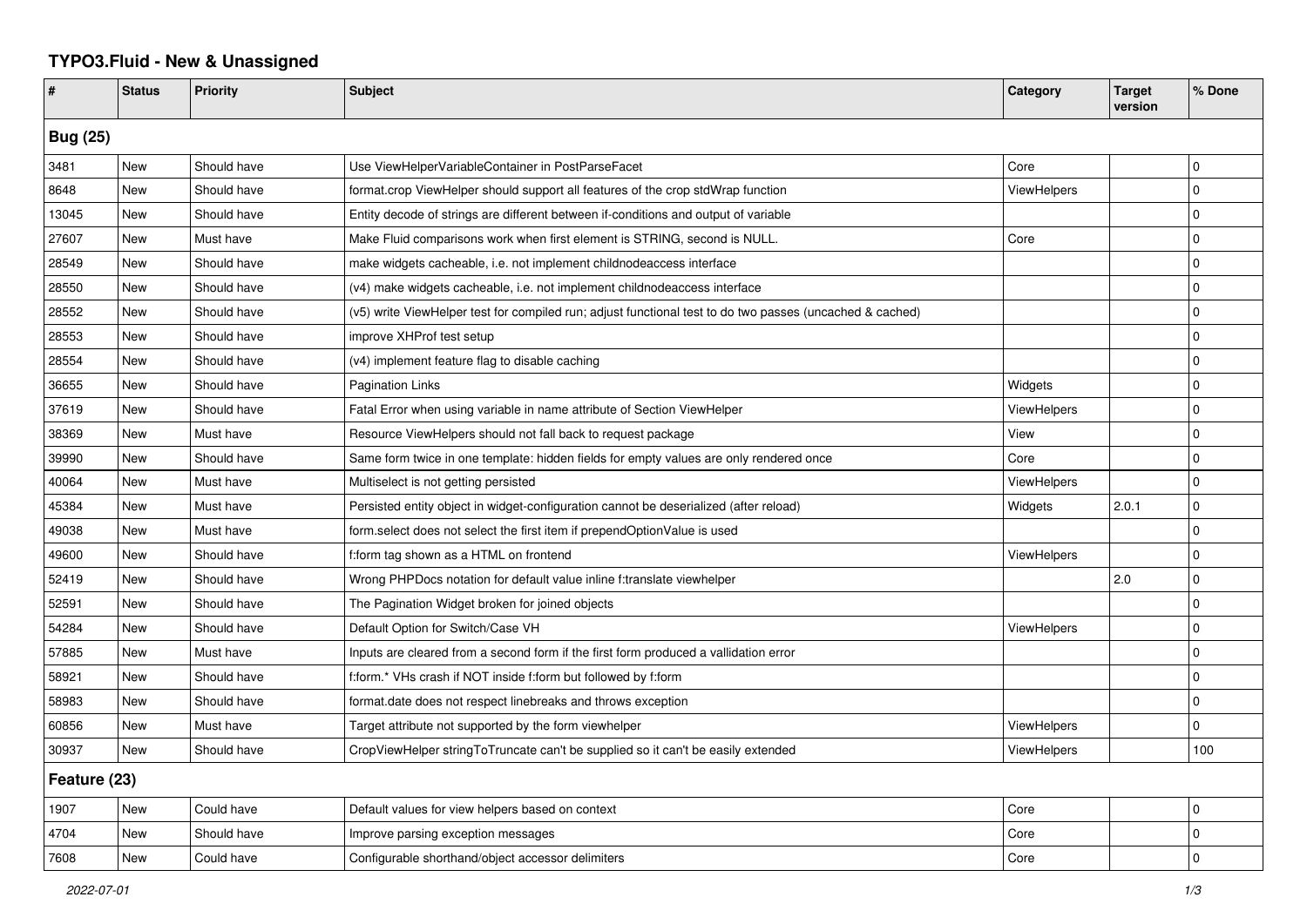| #                | <b>Status</b> | Priority             | Subject                                                                                             | Category           | <b>Target</b><br>version | % Done      |  |  |
|------------------|---------------|----------------------|-----------------------------------------------------------------------------------------------------|--------------------|--------------------------|-------------|--|--|
| 9514             | New           | Should have          | Support explicit Array Arguments for ViewHelpers                                                    |                    |                          | $\Omega$    |  |  |
| 10472            | New           | Could have           | Fluid Standalone distribution                                                                       | Core               |                          | 0           |  |  |
| 30555            | New           | Could have           | Make TagBuilder more extensible                                                                     | Core               |                          | $\Omega$    |  |  |
| 31955            | <b>New</b>    | Should have          | f:uri.widget                                                                                        | Widgets            |                          | 0           |  |  |
| 33215            | New           | Should have          | RFC: Dynamic values in ObjectAccess paths                                                           |                    |                          | $\mathbf 0$ |  |  |
| 36410            | New           | Should have          | Allow templates to send arguments back to layout                                                    | <b>ViewHelpers</b> |                          | $\mathbf 0$ |  |  |
| 36559            | New           | Could have           | New widget progress bar                                                                             |                    |                          | 0           |  |  |
| 38130            | New           | Should have          | Checkboxes and multiple select fields should have an assignable default value                       |                    |                          | $\Omega$    |  |  |
| 39936            | <b>New</b>    | Should have          | registerTagAttribute should handle default values                                                   | ViewHelpers        |                          | $\mathbf 0$ |  |  |
| 40081            | New           | Should have          | Allow assigned variables as keys in arrays                                                          |                    |                          | 0           |  |  |
| 42397            | New           | Should have          | Missing viewhelper for general links                                                                |                    |                          | $\Omega$    |  |  |
| 45153            | <b>New</b>    | Should have          | f:be.menus.actionMenuItem - Detection of the current select option is insufficient                  |                    |                          | $\Omega$    |  |  |
| 46545            | New           | Should have          | Better support for arrays in options of SelectViewHelper                                            |                    |                          | $\Omega$    |  |  |
| 48355            | <b>New</b>    | Could have           | Assign output of viewhelper to template variable for further processing.                            |                    |                          | $\Omega$    |  |  |
| 51100            | New           | Must have            | Links with absolute URI should have the option of URI Scheme                                        | <b>ViewHelpers</b> |                          | 0           |  |  |
| 51277            | New           | Should have          | ViewHelper context should be aware of actual file occurrence                                        |                    |                          | $\Omega$    |  |  |
| 60003            | <b>New</b>    | Should have          | Add required-Attribute to f:form.password                                                           | <b>ViewHelpers</b> |                          | $\mathbf 0$ |  |  |
| 60181            | New           | Could have           | Caching mechanism for Fluid Views/Templates                                                         | View               |                          | $\mathbf 0$ |  |  |
| 60271            | New           | Should have          | Paginate viewhelper, should also support arrays                                                     |                    |                          | $\mathbf 0$ |  |  |
| 62346            | <b>New</b>    | Could have           | f:comment should have high precende                                                                 | Core               | 3.x                      | 0           |  |  |
| <b>Task (12)</b> |               |                      |                                                                                                     |                    |                          |             |  |  |
| 9950             | New           | Should have          | Binding to nested arrays impossible for form-elements                                               | ViewHelpers        |                          | 0           |  |  |
| 10911            | <b>New</b>    | Should have          | Tx_Fluid_ViewHelpers_Form_AbstractFormViewHelper->renderHiddenIdentityField should be more reliable | ViewHelpers        |                          | $\mathbf 0$ |  |  |
| 32035            | New           | Should have          | Improve fluid error messages                                                                        | Core               |                          | $\Omega$    |  |  |
| 34309            | <b>New</b>    | Could have           | Unknown ViewHelpers cause exception - should be handled more graceful                               | ViewHelpers        |                          | $\mathbf 0$ |  |  |
| 42743            | New           | Should have          | Remove inline style for hidden form fields                                                          |                    |                          | 0           |  |  |
| 43071            | New           | Should have          | Remove TOKENS for adding fallback teplates in B                                                     |                    |                          | 0           |  |  |
| 43072            | New           | Should have          | Remove TOKENS for adding templates fallback in Backporter                                           | View               |                          | $\mathbf 0$ |  |  |
| 45394            | New           | Should have          | Forwardport Unit test for standalone view                                                           | View               |                          | 0           |  |  |
| 47669            | <b>New</b>    | Should have          | FormViewHelper does not define the default request method                                           |                    |                          | $\mathbf 0$ |  |  |
| 56237            | New           | Should have          | in-line (Condition) ViewHelpers should not evaluate on parsing                                      |                    |                          | 0           |  |  |
| 26658            | New           | Won't have this time | Make Form ViewHelpers consistent                                                                    | ViewHelpers        |                          | $75\,$      |  |  |